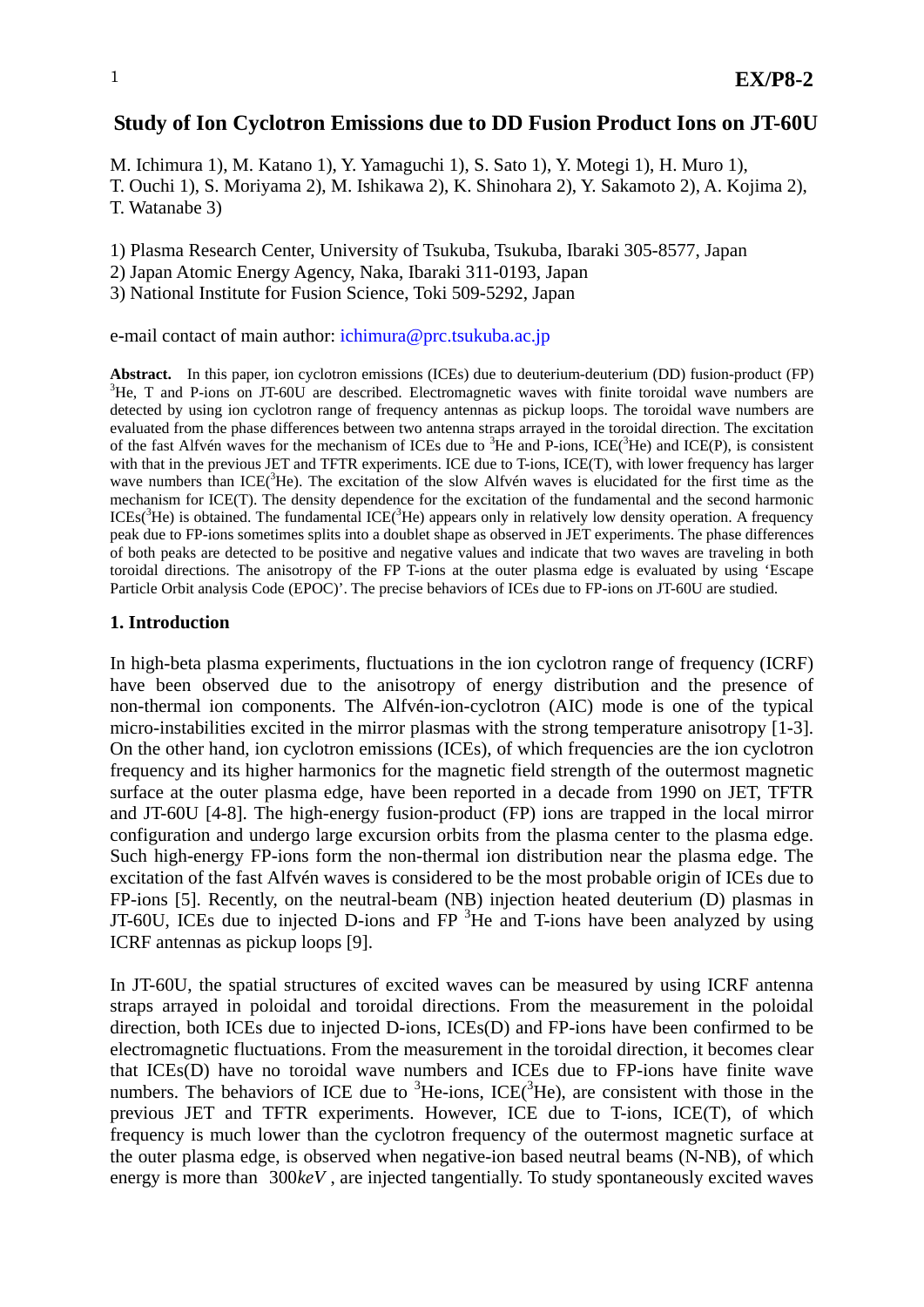in ICRF and the basic physics in the magnetically confined plasmas with non-thermal energy distribution is the main motivation of this work. Recently, ICE due to FP P-ions is also observed. To use ICEs as a significant diagnostic tool for fusion reactions, it is necessary to understand the precise mechanism of the wave excitation.

### **2. Experimental setup**

Conventional positive-ion based neutral beams (P-NBs, injection both in perpendicular and tangential directions), of which energy is around 80*keV* , and N-NBs, of which energy is around 300*keV* , are normally used for the high performance D-plasma operation on JT-60U [10]. Deuterium-deuterium (DD) fusion neutrons are detected and confirm the realization of DD fusion reactions and production of DD FP- ${}^{3}$ He, T and P-ions. Two ICRF antennas installed on the outer midplane of the vacuum vessel are used as pickup loops for detecting electrostatic and/or electromagnetic fluctuations. Two straps (separated with 0.44*m* in the toroidal direction) are arrayed in each ICRF antenna. Straps are grounded at the center and both ends



**Electromagnetic Coupling Electrostatic Coupling** *FIG.1 Schematic drawing of ICRF antenna: four current loops are arrayed in two columns and two rows. Schematic drawing of loops for electromagnetic and electrostatic coupling schemes is indicated including the flow direction of induced current for the electromagnetic coupling and induced voltage for the electrostatic coupling.* 

of each strap are connected to the output of rf generators through the vacuum feed-through, the matching components and the transmission lines. Then, four loops in two columns and two rows are set for each ICRF antenna as shown in Fig.1. The width of each strap is 0.19*m* . Single layer Faraday shield is used and a good coupling for the rf field is expected electro-statically and/or electro-magnetically. The current in both loops on each strap induced by the time derivative of the magnetic field component has the opposite sign because of their opposite loop direction. On the other hand, electric potentials are detected when the plasma and antenna couples electro-statically. The voltage signals on both loops due to the electric field component have the same sign as indicated in the figure. Two sets of ICRF antennas, which are installed with the distance of 1.67*m* in the toroidal direction, are used in this experiment and the toroidal wave number can be evaluated due to the small pitch angle of the toroidal magnetic field line.

Signal cables are connected directly to the transmission line between the antenna strap and the matching components outside of the vacuum feed-through. The matching components are disconnected. Detected signals are transmitted to the data acquisition system located in JT-60U control room. To determine the phase differences between two loops correctly, the signal cables with a total length of more than 400*m* are used and their effective electrical lengths including coaxial lines, coaxial cables are calibrated precisely by measuring the propagation time of the incident and reflected electric pulses. Signals are recorded by using an oscilloscope with a maximum sampling rate of  $500 Ms/s$  (Mega-sampling per second) and a maximum memory length of  $12MW/ch$  (Mega-word per channel). Typically, signals are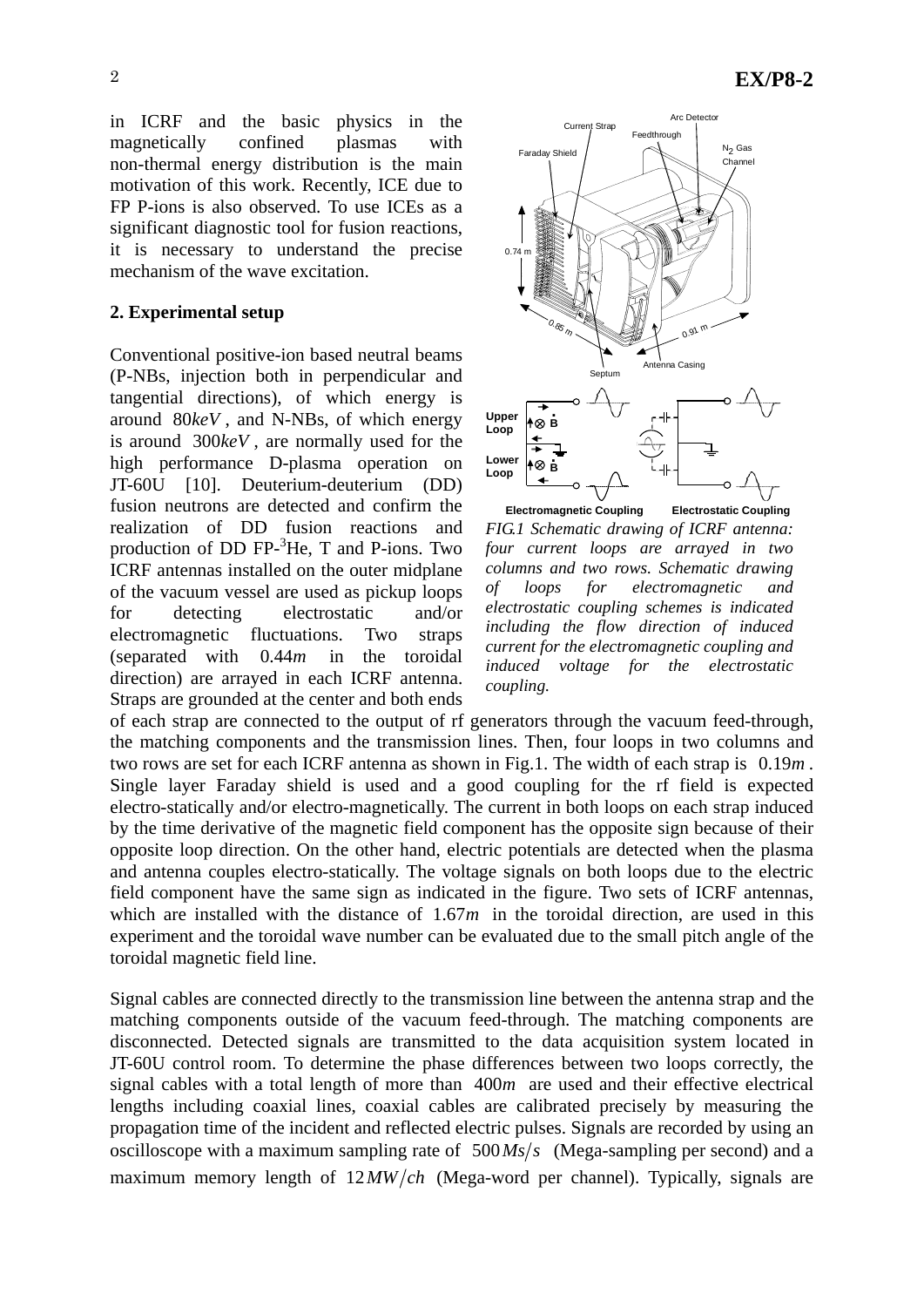sampled during  $100 \mu s$  in every 50*ms* and the temporal behavior of the fluctuations can be analyzed in the duration of more than 10*s* by using a discrete sampling method. When we determine wave numbers, we use three antenna straps and measure the phase differences between every two loops at the same time.

# **3. Observations of ICEs due to <sup>3</sup> He and T-ions**

By using ICRF antennas as pickup loops, the electromagnetic flucturations have been clearly detected and their toroidal structures have been evaluated from the phase differences between two antenna straps arrayed in the toroidal direction. Figure 2(c) shows a typical intensity plot of the temporal evolution of the frequency spectrum in the case of the tangential P-NBs, perpendicular P-NBs and N-NBs injections, on which both of  $ICE(^{3}He)$  and ICE(T) are detected at the same time. The temporal evolution of (a) NB powers and (b) plasma parameters (line averaged density and diamagnetic signal) are indicated in the figure. The temporal evolution of the amplitude of each ICE and



*FIG.2 A discharge in which both the second harmonic ICE(<sup>3</sup> He) and ICE(T) are detected at the same time. Temporal evolution of (a) NB powers, (b) line averaged density and diamagnetism, (c) frequency spectrum of excited waves, (d) amplitude of excited waves and neutron signal is indicated.*

the signal of fusion neutrons are also indicated in Fig.2(d). Two sharp peaks, of which frequencies are corresponding to the 2nd harmonic cyclotron frequency of <sup>3</sup>He-ions and a fundamental cyclotron frequency of T-ions near the outer plasma edge, are clearly observed. The relatively broad peaks are ICEs due to injected D-ions. The amplitude of the second harmonic ICE( ${}^{3}$ He) becomes weak when the density and the signal of fusion neutrons start to increase and becomes strong again at the end of the discharge. The amplitude of ICE(T) is almost proportional to the signal of fusion neutrons. As shown in Fig.2(a), several break-downs occur on N-NB and the signal of fusion neutrons follows the N-NB power and also ICE(T) has quick response to the N-NB power.

The wave numbers of both excited waves are determined from the measurement of phase differences among three different antenna straps in the same discharge and those of the second harmonic ICE( ${}^{3}$ He) and the fundamental ICE(T) in this discharge are determined to be around 4 and  $8m^{-1}$ , respectively.

In the reference 9, the behaviors of ICEs related to NB injections on JT-60U are summarized as followings:  $ICEs(^{3}He)$  are observed only when the tangential P-NBs are injected. The amplitude of ICEs( ${}^{3}$ He) becomes weak or ICEs( ${}^{3}$ He) disappear when the density increases. The frequencies of  $ICEs^{3}He$ ) change slightly with time corresponding to change of the location of the outermost magnetic surface at the plasma edge. ICE(T) is observed only when the tangential N-NBs are injected.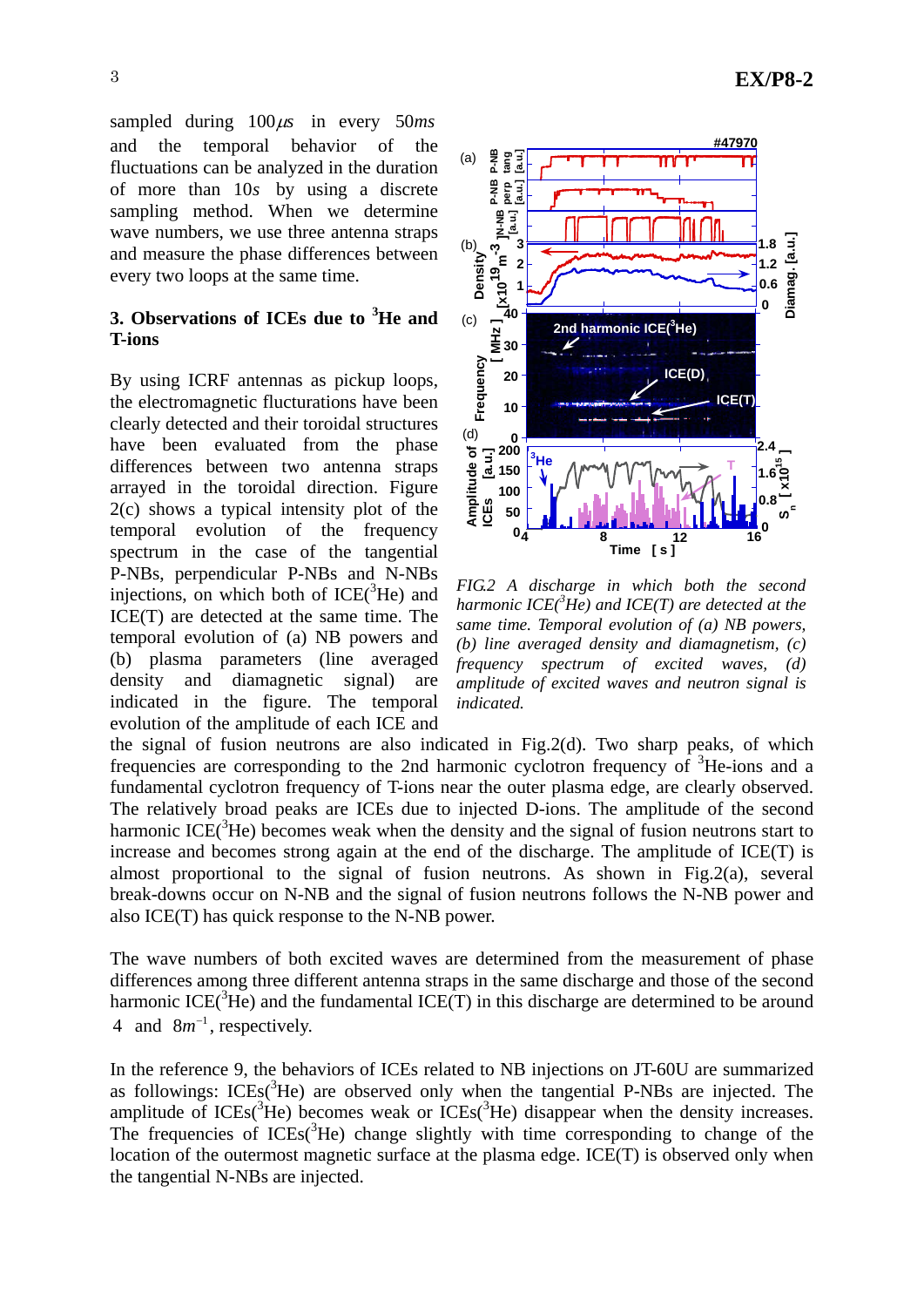On the discharge of Fig.2, the second harmonic  $ICE(^{3}He)$  is observed almost in the whole duration and the fundamental  $ICE(^{3}He)$  is not observed. The appearance of the fundamental  $ICEs({}^{3}He)$  depends strongly on the density. Figure 3 shows the density dependence of the amplitude of  $ICEs(^3He)$ . The fundamental  $ICE(^{3}He)$  is observed only in the case of the line-averaged density below  $1.3 \times 10^{19} m^{-3}$  (open circles). The second harmonic  $ICE(^{3}He)$  is observed in the higher density region (closed circles). The density dependence of  $ICEs<sup>3</sup>He$ ) will be discussed in the next section.

Recently, ICE due to P-ions, ICE(P), is identified in relatively high density plasmas as shown in Fig.4. In the discharge, the magnetic field strength at the outermost magnetic surface of the outer plasma edge is 1.82*T* and the fundamental cyclotron frequency of D-ions is 13.9*MHz* . The

second harmonic ICE(D) is detected as the broad frequency peak near 28*MHz* . Higher harmonic ICEs(D) are sometimes observed as such broad frequency peaks. A relatively sharp peak is observed just below the second harmonic ICE(D). ICEs due to FP-ions are always excited with the sharp frequency peaks in comparison with ICEs(D). The observed frequencies of ICE(D) are just on the cyclotron frequency and higher harmonic frequencies at the plasma edge. On the other hand, the frequencies of ICEs due to FP-ions are always detected as lower frequencies at the plasma edge as mentioned in reference 11. Most obvious difference between ICEs(D) and ICEs due to FP-ion is the wave number in the toroidal direction [9]. ICEs due to FP-ions have finite wave numbers and can propagate in the toroidal direction. It is confirmed the sharp peak just

below the second harmonic ICE(D) has a finite wave number in the toroidal direction and is identified as ICE(P). In the figure, the second



*FIG.4 The intensity plot of the temporal evolution of the frequency spectrum in which ICE(P) is clearly observed. From 13 s of the discharge, the density decreases and the second harmonic ICE(<sup>3</sup> He) appears.* 



*FIG.3 Density dependence of the amplitude of fundamental and second harmonic ICEs(<sup>3</sup> He). The fundamental ICE(<sup>3</sup> He)is only observed in low density plasmas.* 



*FIG.5 (a) Frequency spectrum of the doublet peak of the fundamental ICE(<sup>3</sup> He) and (b) the phase difference between antenna straps arrayed in the toroidal direction. Both positive and negative values are clearly measured.*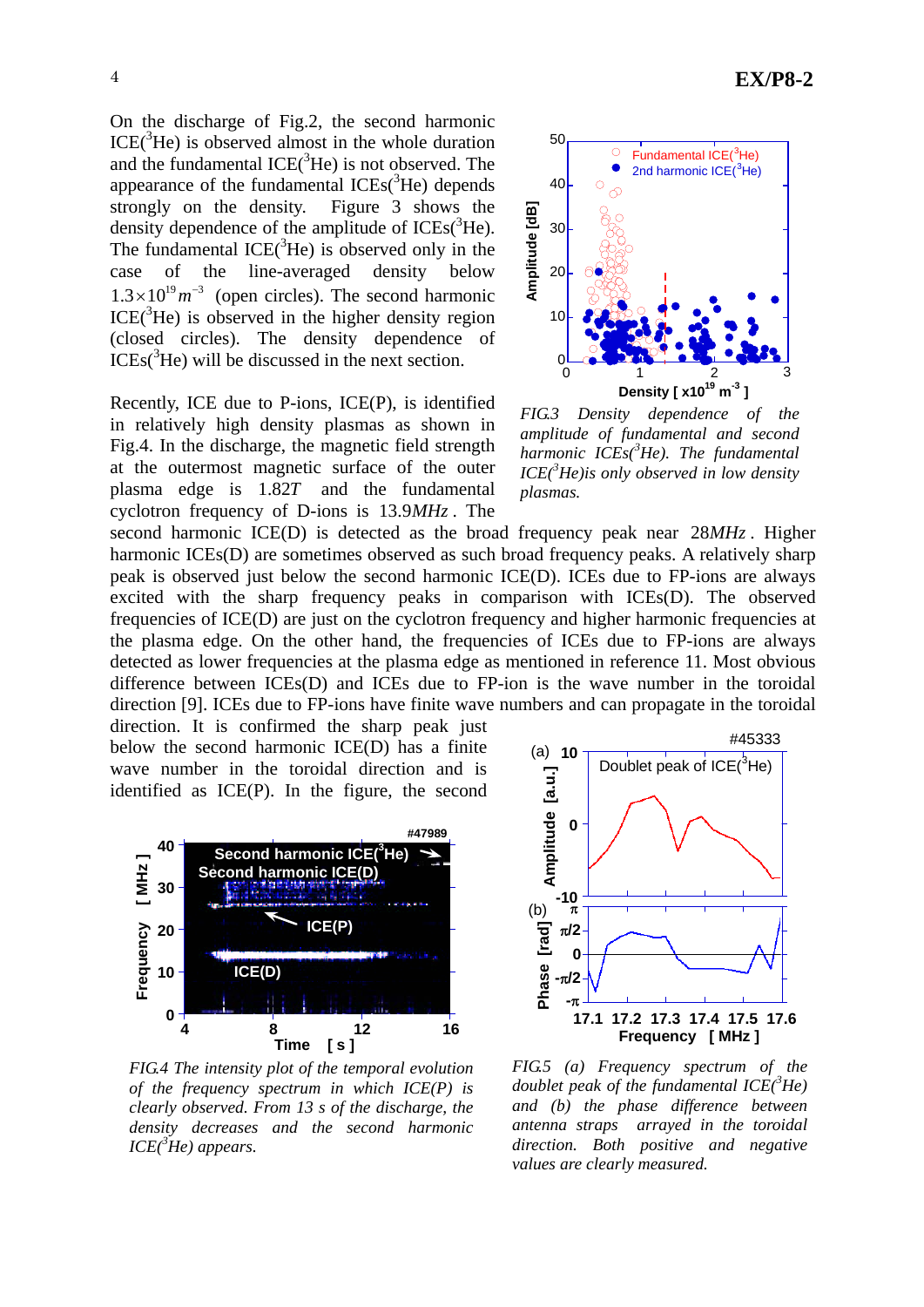harmonic ICE( ${}^{3}$ He) is also observed from 15s, where the density becomes lower than the former duration from 5*s* to 13*s*.

It has been reported in JET burning plasma experiments [7] that frequencies of ICEs due to FP-ions are sometimes split into a doublet shape. In JT-60U, the split of the frequency is also observed as shown in Fig.5. The magnetic field strength at the outer plasma edge is 1.8*T* and the cyclotron frequency of  ${}^{3}$ He-ions is 18.3*MHz* in this discharge. Observed frequency peaks of slightly lower than the cyclotron frequency are corresponding to the fundamental ICE $(\hat{ }^3$ He). Figure 5(b) shows the phase differences of the doublet peak between two antenna straps arrayed in the toroidal direction. Both positive and negative phases indicated the propagation to the opposite direction are clearly detected and two waves are traveling in both toroidal directions with the wave numbers of  $k_{\parallel} = \pm 2.1$ .

### **4. Interpretation of FP-ICEs on JT-60U**

#### **4.1 Dispersion Relation**

In the previous section, experimental observations related to ICEs on JT-60U are presented. In this section, the characteristics and interpretation of FP-ICEs in DD fusion plasmas on JT-60U are discussed. In the previous manuscript [9], the obvious difference between ICEs due to FP-ions and ICEs(D) is described to be that of the toroidal wave numbers. The excitation of obliquely propagating fast Alfvén waves (magneto-acoustic waves) is the possible mechanism for ICE( ${}^{3}$ He) [5]. The dispersion relation of the fast Alfvén waves in D-plasmas with minority  $3$ He-ions is shown in Fig.6(a). Here, the simple dispersion relation of two ion components with Maxwellian distributions is only solved. The realistic dispersion relation including the distribution of energetic FP-ions and quantitative evaluations for the experimental observations are under investigation. Branches of ion-Bernstein waves due to <sup>3</sup>He-ions intersect with a branch of fast Alfvén wave in D-plasma. When the density increases, the fast Alfvén wave cannot propagate in the toroidal direction in the low frequency region due to large perpendicular wave numbers and has no intersections with the fundamental branch of ion-Bernstein wave due to <sup>3</sup>He-ions as predicted in the figure. The density dependence shown



 *FIG.6(a) Schematic dispersion relation in D-plasmas with minority <sup>3</sup> He-ions. Ion Bernstein waves due to minority ions intersect with the fast Alfvén wave. Experimentally observed values are plotted in the figure.*



*FIG.6(b) Schematic dispersion relation in D-plasmas with minority T-ions. A new cutoff and hybrid resonance appears near the cyclotron frequency of T-ions*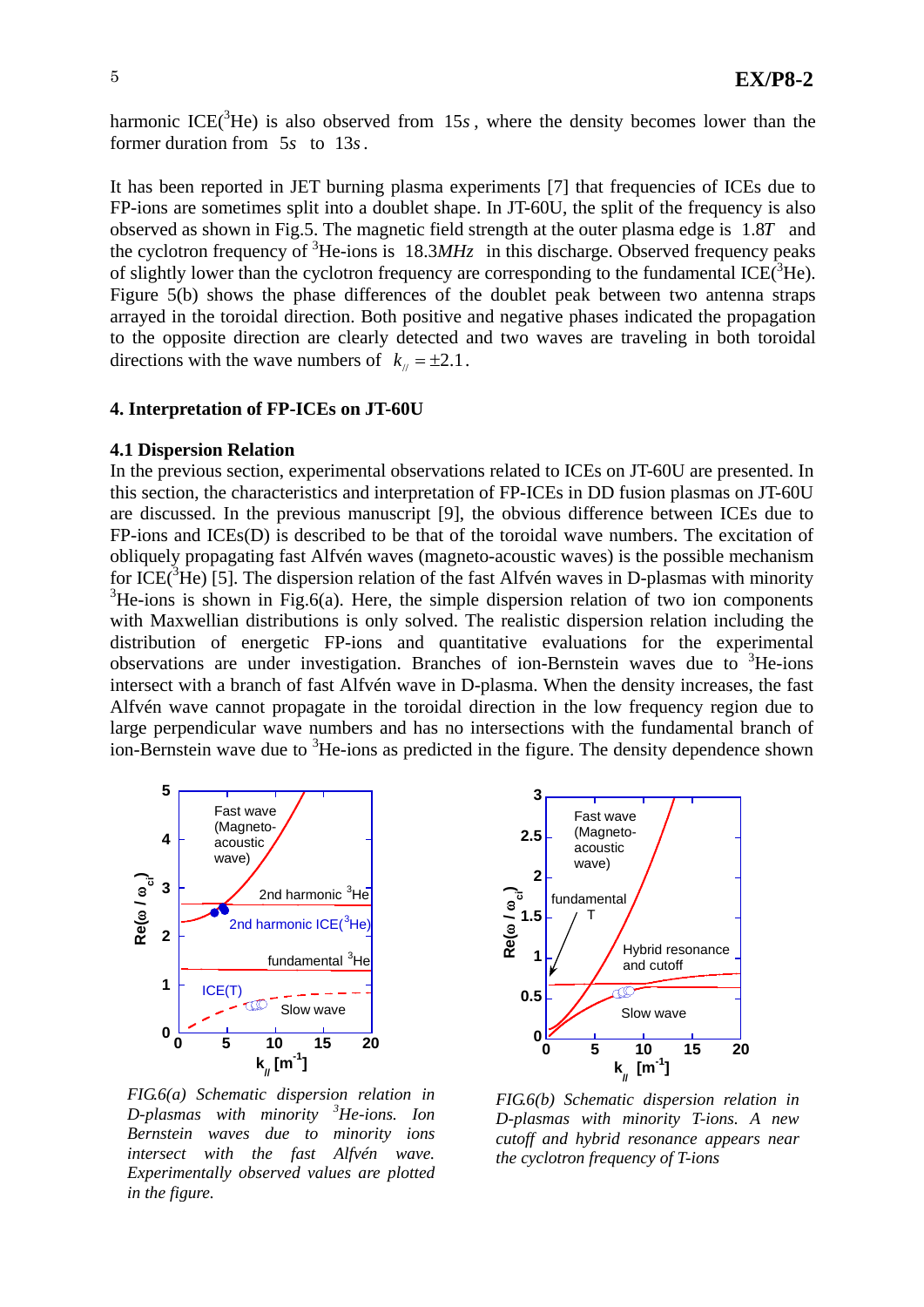in Fig.3 will be interpreted as the cutoff property for the wave excitation in the bulk D-plasma.

As measured in the same discharge shown in Fig.2, the toroidal wave number of ICE(T) is larger than that of the second harmonic  $ICE(^{3}He)$ . This experimental fact indicates  $ICE(T)$  is no longer on the same branch of the fast Alfvén wave and ICE(T) may be on the branch of slow Alfvén wave as indicated in Fig.6(a). The dispersion relation of the slow Alfvén waves in D-plasmas with minority T-ions is shown in Fig.6(b). A new cut-off and a new hybrid resonance appear near the cyclotron frequency of T-ions. As also pointed out in the previous report [9], the frequency of ICE(T) is much lower than the cyclotron frequency of T-ions near the outermost magnetic surface at the outer plasma edge. It is consistent with the experimental observations that the frequency of ICE(T) is somewhat lower than the cyclotron frequency of T-ions as indicated in Fig.6(b). The slow Alfvén wave is well-known to be unstable due to the temperature anisotropy as in the case of AIC-modes. The slow wave branch can be unstable when the minority T-ions with the temperature anisotropy are included in the calculation. The anisotropy of T-ions at the outer plasma edge is evaluated in the next section.

#### **4.2 Large Excursion Orbits**

The orbits of FP-ions born in the plasma are calculated by using 'Escape Particle Orbit analysis Code (EPOC)'. In Fig.7, the orbits of  ${}^{3}$ He and T-ions, which start inside the plasma and reach to the outer plasma edge, are indicated. It is shown that  ${}^{3}$ He-ions from the center region cannot reach to the edge and T-ions from the center can reach to the edge region. The main source of FP-ions at the outer plasma is considered to be those born inside the plasma with large excursion orbits. As mentioned in the previous sub-section, the branch of the slow Alfvén wave will become unstable due to the anisotropy of T-ions. To evaluate the anisotropy of the energy distribution of T-ions at the plasma edge that come from the center region with such large excursion orbits, the pitch angle distribution of T-ions at the outer plasma edge is estimated by using EPOC. The anisotropy of T-ions deduced from the simple model for the pitch angle distribution and the deposition profile of N-NB becomes around 5. The experimental observation of ICE(T), of which frequency is much lower than the cyclotron frequency of T-ions at the outer plasma edge, is consistent with the excitation of slow Alfvén wave due to the anisotropy of the velocity distribution of T-ions.



*FIG.7(a) The large excursion orbit of <sup>3</sup> He-ions born near the central region which can reach the plasma edge.* 



*FIG.7(b) The large excursion orbit of T-ions born near the central region which can reach the plasma edge.*